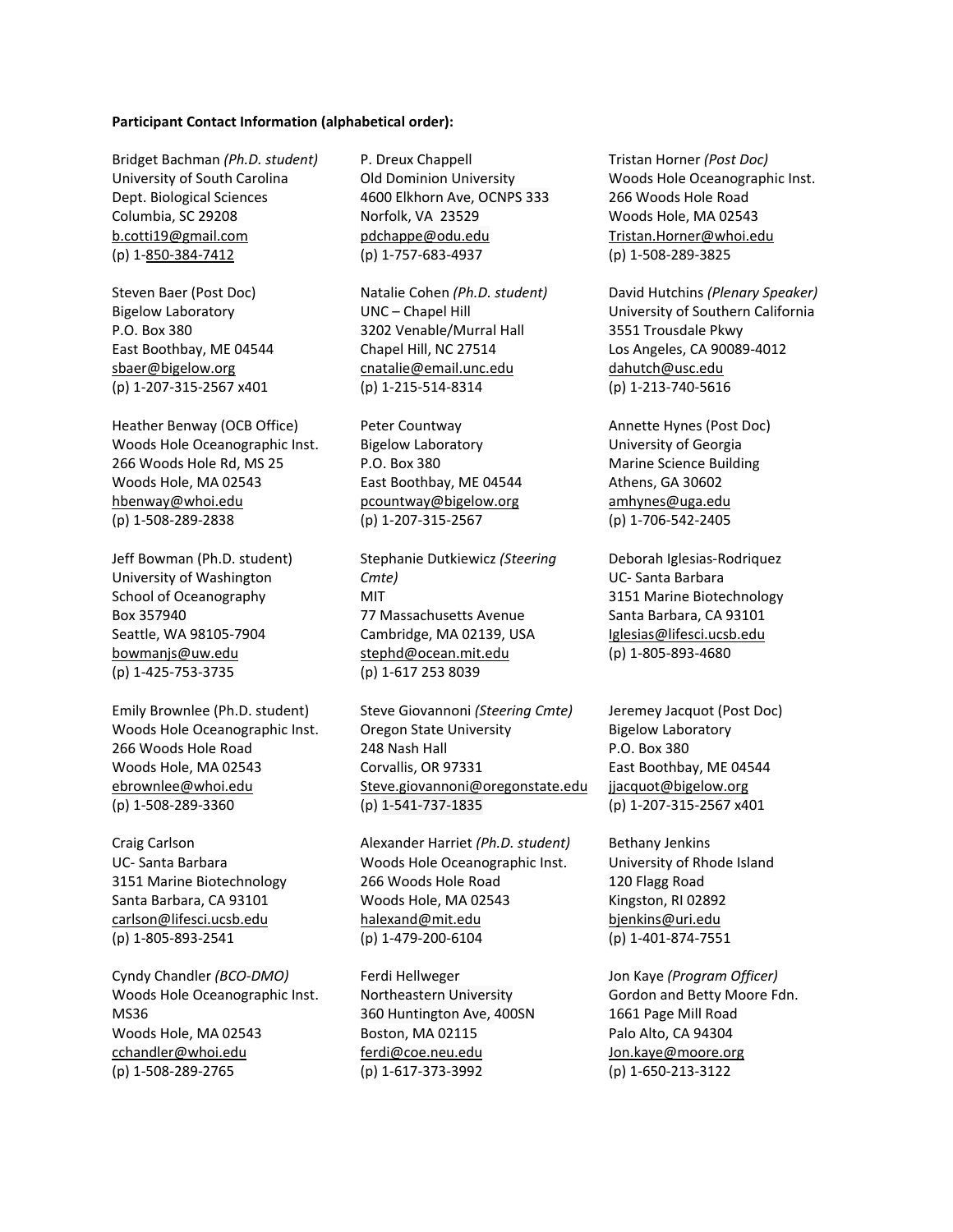Andrew King NIVA Thormolensgate 53 D Bergen, Hordaland NO-5006 Norway Andrew.king@gmail.com (p) +47 982 27 725

Liz Kujawinksi Woods Hole Oceanographic Inst. 360 Woods Hole Road MS #4 Woods Hole, MA 02478 ekujawinksi@whoi.edu (p) 1-508-289-3493

Jessica Labonte *(Post Doc)* Bigelow Laboratory P.O. Box 380 East Boothbay, ME 04544 jlabonte@bigelow.org 1-207-315-2567 x404

Elena Litchman *(Plenary Speaker)*  W. K. Kellogg Biological Station Michigan State University Hickory Corners, MI 49060 litchman@msu.edu (p) 1-269-671-2338

Michael Lomas *(co-convener)* Bigelow Laboratory P.O. Box 380 East Boothbay, ME 04544 mlomas@bigelow.org (p) 1-207-315-2567 x311

Adrian Marchetti *(Steering Cmte)*  Department of Marine Sciences University of North Carolina at Chapel Hill Amarchet@mail.unc.edu (p) 1-919-843-3473

Adam Martiny *(Steering Cmte)* UC – Irvine 1311 Croul Hall Irvine, CA 92697 amartiny@uci.edu (p) 1-949-824-9713

Susanne Menden-Deuer URI – GSO South Ferry Road Narragansett, RI 02882 smenden@gso.uri.edu (p) 1-401-218-5466

Susanne Neuer *(Steering Cmte)* Arizona State University School of Life Sciences PO Box 874501 Tempe, AZ 85287-4501 Susanne.neuer@asu.edu (p) 1-480-727-7254

Dan Ohnemus (Post Doc) Bigelow Laboratory P.O. Box 380 East Boothbay, ME 04544 dohnemus@bigelow.org 1-207-315-2567 x414

Sara Paver *(Sea Grant Fellow)* National Science Foundation 4201 Wilson Blvd, Arlington, VA 22230 spaver@nsf.gov (p) 1-703-292-7608

Nicole Poulton Bigelow Laboratory P.O. Box 380 East Boothbay, ME 04544 npoulton@bigelow.org (p) 1-207-315-2567 x513

Nick Record Bigelow Laboratory P.O. Box 380 East Boothbay, ME 04544 nrecord@bigelow.org (p) 1-207-315-2567 x316

Tammi Richardson University of South Carolina Dept. Biological Sciences Columbia, SC 29208 tammirichardson@gmail.com (p) 1-803-777-2269

Julie Robidart *(Post Doc)* UC- Santa Cruz 1156 High Street Santa Cruz, CA 95064 jrobidart@ucsc.edu

Tatiana Rynearson *(Plenary Speaker)* URI-GSO South Ferry Road Narragansett, RI 02882 rynearson@mail.uri.edu (p) 1-401-874-6022

Mak Saito Woods Hole Oceanographic Inst. 360 Woods Hole Road Woods Hole, MA 02540 msaito@whoi.edu (p) 1-508-289-2393

Michael Sieracki *(Program Manager)*  National Science Foundation 4201 Wilson Blvd. Arlington, VA 22230 msieracki@nsf.gov (p) 1-703-292-7585

Heidi Sosik Woods Hole Oceanographic Inst. Biology Department, MS #32 Woods Hole, MA 02543 hsosik@whoi.edu (p) 1-508-289-2311

Ramunas Stepanauskas *(coconvener)*  Bigelow Laboratory P.O. Box 380 East Boothbay, ME 04544 rstepanauskas@bigelow.org (p) 1-207-315-2567 x308

Diane Stoecker UMCES-Horn Point Lab P.O. Box 775 Cambridge, MD 21613 stoecker@umces.edu (p) 1-410-221-8407